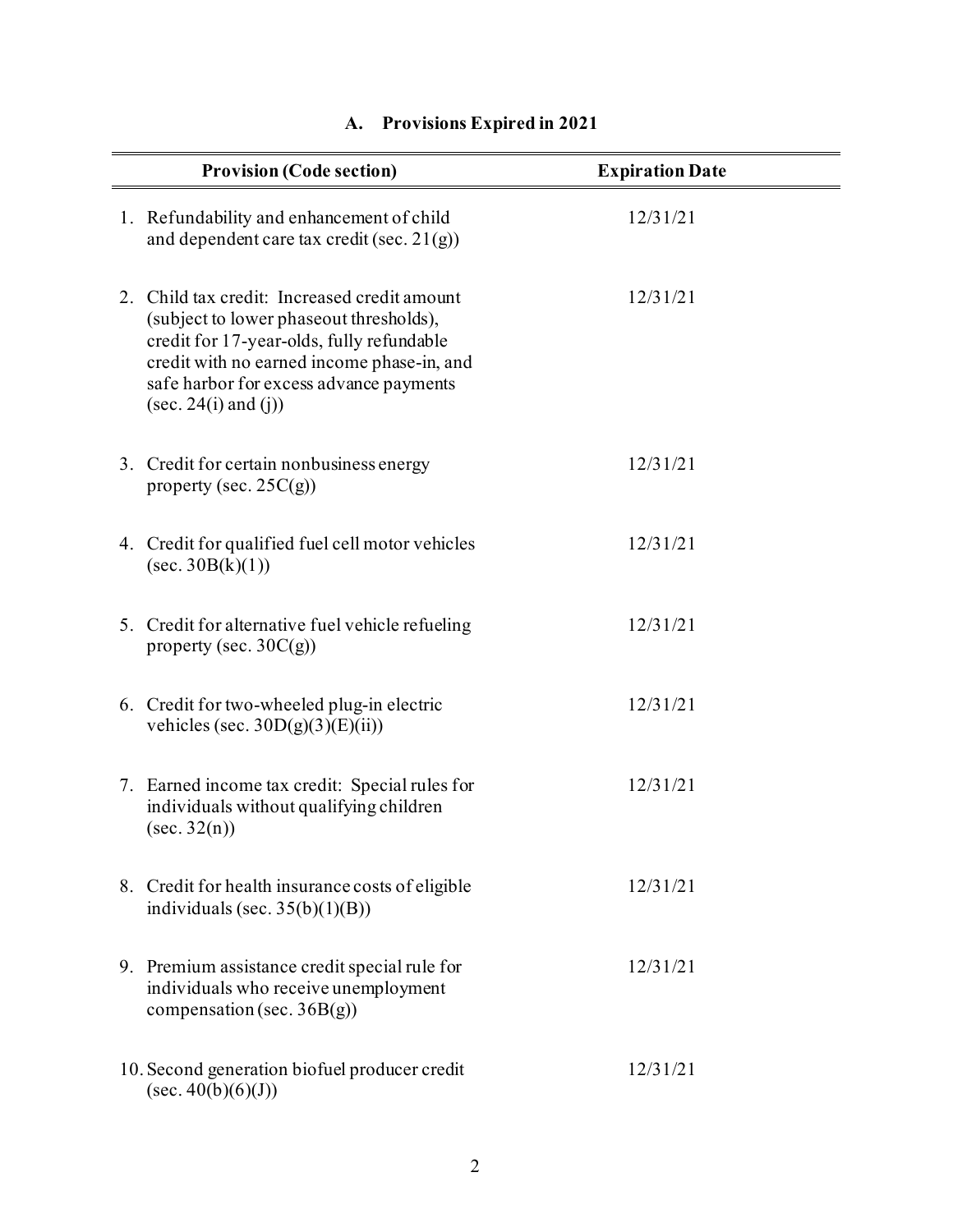| <b>Provision (Code section)</b>                                                                                                                                                                                                       | <b>Expiration Date</b> |
|---------------------------------------------------------------------------------------------------------------------------------------------------------------------------------------------------------------------------------------|------------------------|
| 11. Increase in State low-income housing tax<br>credit ceiling (sec. $42(h)(3)(I)$ )                                                                                                                                                  | 12/31/21               |
| 12. Beginning-of-construction date for<br>renewable power facilities eligible to claim<br>the renewable electricity production credit<br>or investment credit in lieu of the<br>production credit (secs. $45(d)$ and<br>$48(a)(5))^2$ | 12/31/21               |
| 13. Credit for production of Indian coal<br>(sec. 45(e)(10)(A))                                                                                                                                                                       | 12/31/21               |
| 14. Indian employment credit (sec. 45A(f))                                                                                                                                                                                            | 12/31/21               |
| 15. Credit for construction of new energy<br>efficient homes (sec. $45L(g)$ )                                                                                                                                                         | 12/31/21               |
| 16. Mine rescue team training credit<br>(sec. 45N(e))                                                                                                                                                                                 | 12/31/21               |
| 17. Increase in exclusion for employer-<br>provided dependent care assistance<br>(sec. $129(a)(2)(D)$ )                                                                                                                               | 12/31/21               |
| 18. Treatment of premiums for certain qualified<br>mortgage insurance as qualified residence<br>interest (sec. $163(h)(3)(E)(iv)$ )                                                                                                   | 12/31/21               |
| 19. Computation of adjusted taxable income<br>without regard to any deduction allowable<br>for depreciation, amortization, or depletion<br>for purposes of the limitation on business<br>interest (sec. 163(j)(8)(A)(v))              | 12/31/21               |

<sup>&</sup>lt;sup>2</sup> December 31, 2025, in the case of investment credits for offshore wind facilities.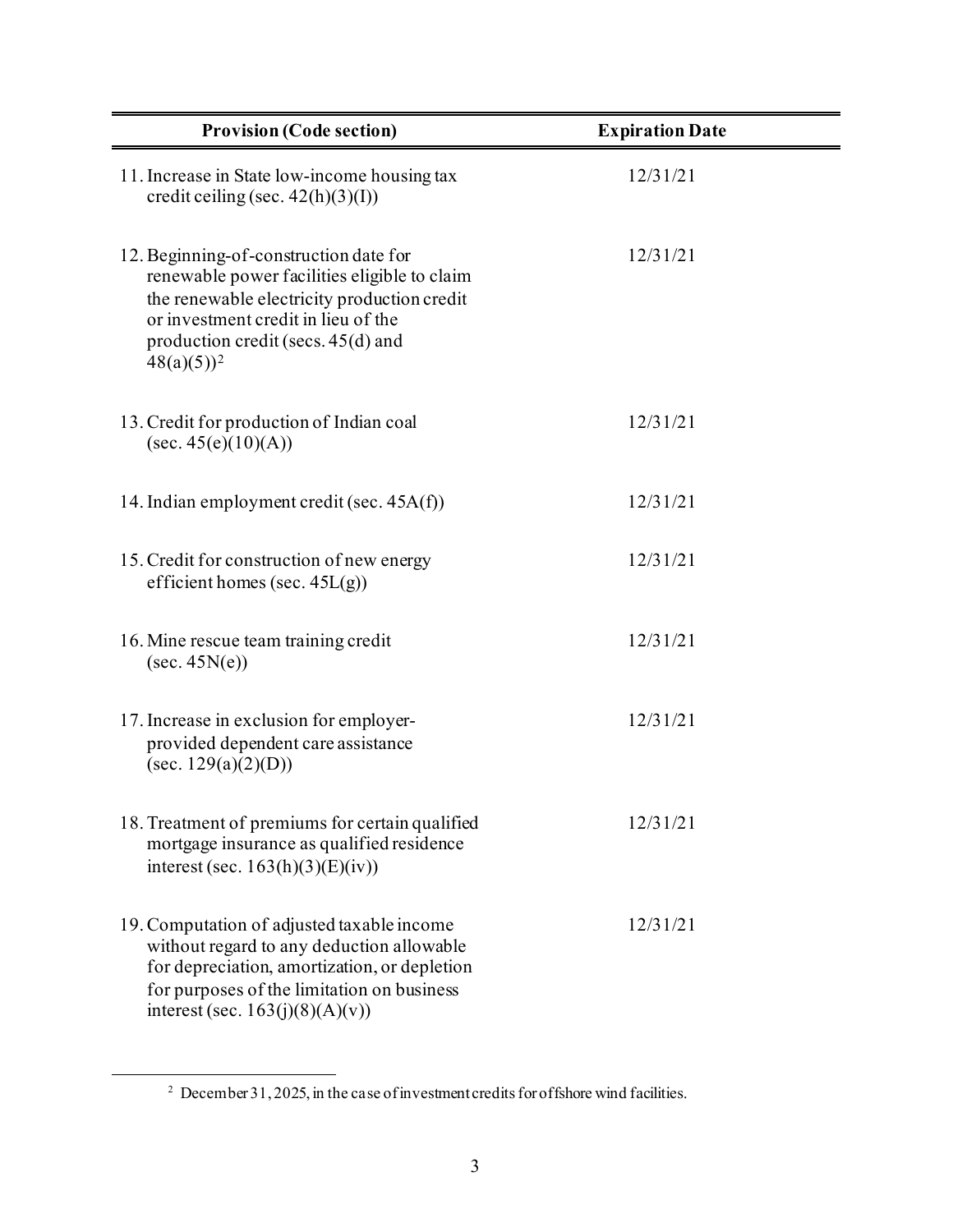| <b>Provision (Code section)</b>                                                                              | <b>Expiration Date</b> |
|--------------------------------------------------------------------------------------------------------------|------------------------|
| 20. Three-year recovery period for racehorses<br>two years old or younger<br>$(\sec. 168(e)(3)(A))$          | 12/31/21               |
| 21. Accelerated depreciation for business<br>property on an Indian reservation<br>(sec. $168(j)(9)$ )        | 12/31/21               |
| 22. Charitable contributions deductible by non-<br>itemizers (sec. $170(p)$ )                                | 12/31/21               |
| 23. Payroll tax credit for paid sick leave<br>$(\sec. 3131(h))^3$                                            | 9/30/21                |
| 24. Payroll tax credit for paid family leave<br>$(\sec. 3132(h))^4$                                          | 9/30/21                |
| 25. Employee retention and rehiring tax credit<br>$(\sec 3134(n))^5$                                         | 9/30/21                |
| 26. Black Lung Disability Trust Fund: Increase<br>in excise tax on coal (sec. $4121(e)(2)$ )                 | 12/31/21               |
| 27. Incentives for alternative fuel and<br>alternative fuel mixtures:                                        |                        |
| a. Excise tax credits and outlay payments<br>for alternative fuel (secs. $6426(d)(5)$<br>and $6427(e)(6)(C)$ | 12/31/21               |

<sup>&</sup>lt;sup>3</sup> The provision applies to wages paid with respect to the period beginning April 1, 2021, and ending September 30, 2021.

<sup>&</sup>lt;sup>4</sup> The provision applies to wages paid with respect to the period beginning April 1, 2021, and ending September 30, 2021.

<sup>&</sup>lt;sup>5</sup> December 31, 2021, in the case of wages paid by an eligible employer which is a recovery startup business.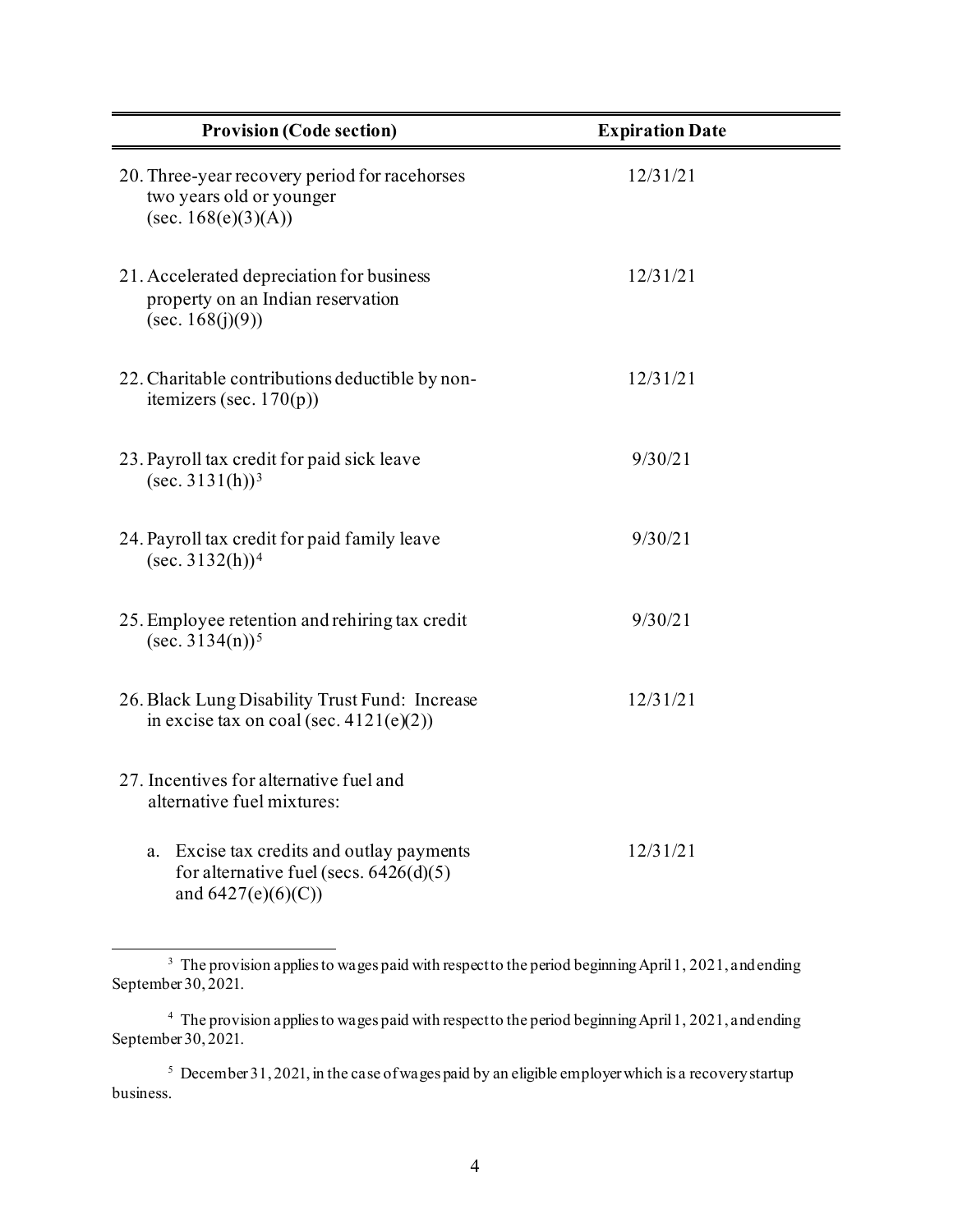| <b>Provision (Code section)</b>                                                                                                                                                      | <b>Expiration Date</b> |
|--------------------------------------------------------------------------------------------------------------------------------------------------------------------------------------|------------------------|
| b. Excise tax credits for alternative fuel<br>mixtures (sec. $6426(e)(3)$ )                                                                                                          | 12/31/21               |
| 28.2021 recovery rebates to individuals<br>(sec. 6428B)                                                                                                                              | 12/31/21               |
| 29. Advance payment of child tax credit<br>(sec. 7527A(f))                                                                                                                           | 12/31/21               |
| 30. Temporary increase in limit on cover over<br>of rum excise tax revenues (from \$10.50 to<br>\$13.25 per proof gallon) to Puerto Rico and<br>the Virgin Islands (sec. $7652(f)$ ) | 12/31/21               |
| 31. American Samoa economic development<br>credit (sec. 119 of Public Law 109-432, as<br>amended)                                                                                    | 12/31/21               |
| 32. Modification of limitation on charitable<br>contributions (sec. 2205 of Public Law<br>$116-136$ , as amended)                                                                    | 12/31/21               |
| 33. Prevention of partial plan termination<br>(sec. 209 of Division EE of Public<br>Law 116-260) <sup>6</sup>                                                                        | 12/31/21               |
| 34. Special rule for health and dependent care<br>flexible spending arrangements (sec. 214 of<br>Division EE of Public Law 116-260)                                                  | 12/31/21               |
| 35. Premium assistance for COBRA<br>continuation coverage (sec. 9501 of Public<br>Law $117-2$ )                                                                                      | 9/30/21                |

 $6$  The provision applies to plan years that include the period beginning March 13, 2020, and ending March 31, 2021.